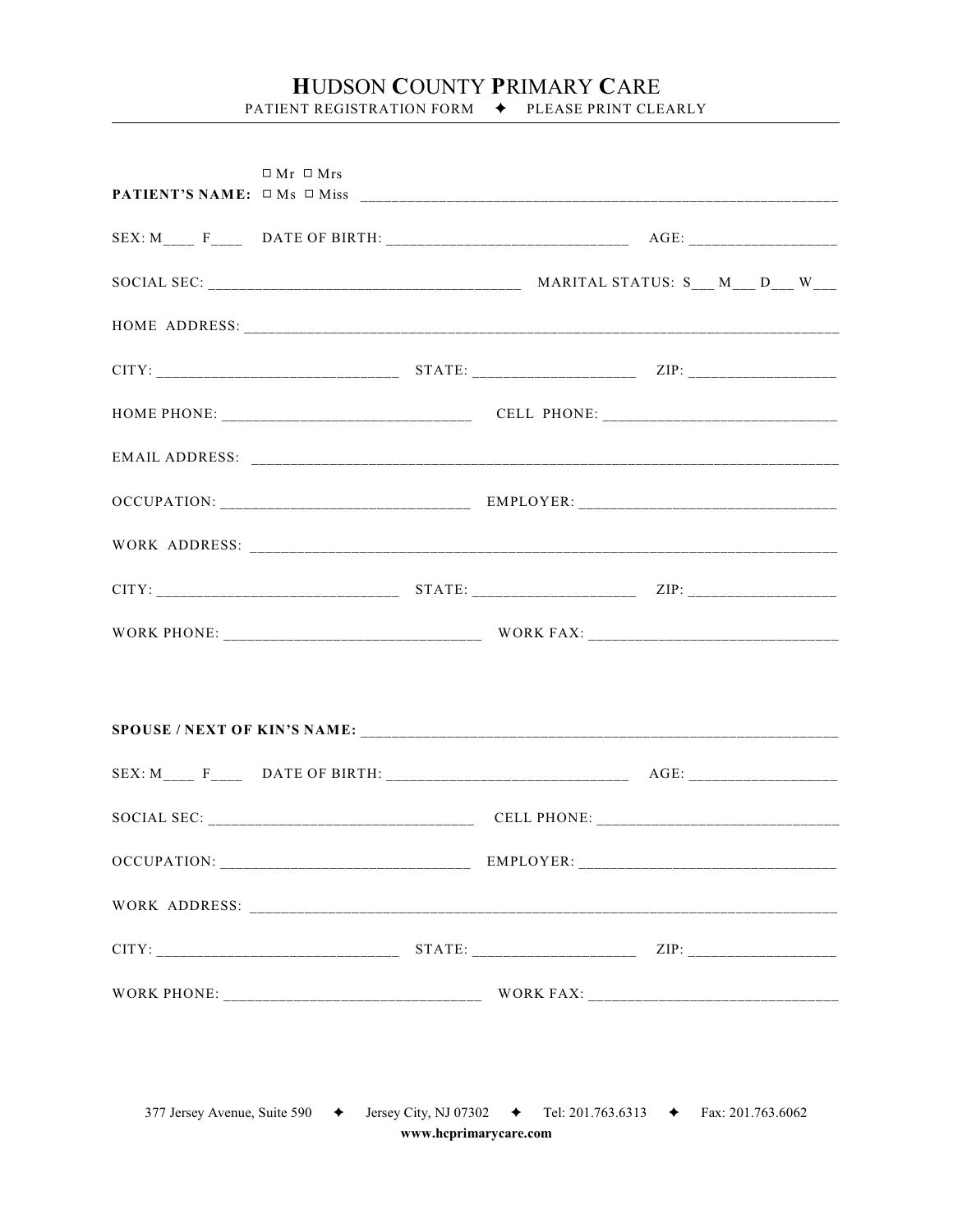## HUDSON COUNTY PRIMARY CARE

PATIENT REGISTRATION FORM  $\blacklozenge$  PLEASE PRINT CLEARLY

|  | PLEASE LIST ALL OTHER PHYSICIANS OR SPECIALISTS YOU ARE CURRENTLY SEEING: |  |  |  |
|--|---------------------------------------------------------------------------|--|--|--|
|  |                                                                           |  |  |  |
|  |                                                                           |  |  |  |
|  |                                                                           |  |  |  |
|  | PLEASE LIST YOUR PREFERRED PHARMACY WITH THEIR ADDRESS AND PHONE NUMBER:  |  |  |  |
|  |                                                                           |  |  |  |
|  |                                                                           |  |  |  |
|  |                                                                           |  |  |  |
|  |                                                                           |  |  |  |